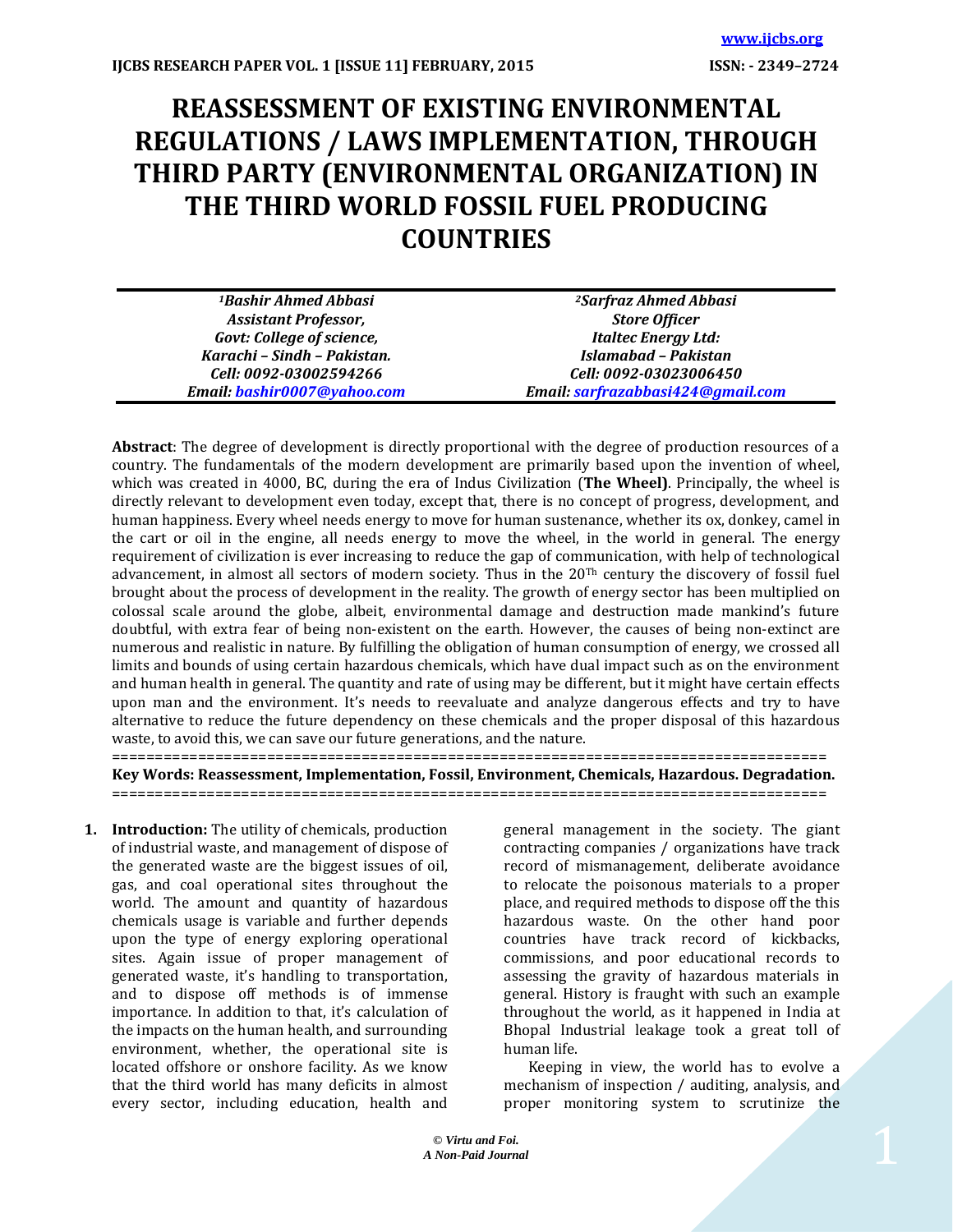memorandum of understanding between the governments and the fossil fuel explorer. In addition to that, the contract holder for exploration, signed terms and conditions to fulfill the requirements in future. While the third party should consist on the pattern of IAEA (International Atomic Energy Agency) to resolve the gross violation if any occurs.



**Fig No. 1. Smoke from a Chimney of oil Refinery.**

## **2. Study Area.**

 The third world countries similar to Pakistan, Iran, Nigeria, Sudan, Chad, Ivory Coast, Suriname, Papua New Guinea, Cameroon, Gambia, Somalia, Panama, and Albania etc., where there stands minimized or no applications of environmental, health & safety measures being observed. Commonly operational facilities run people with or without rules and regulations, though the constitutional statutes remain present but the countries have no systemic records of maintain the rules of companies' and the proper disposable of waste materials. The usage of chemicals in the industry is universal for the exploration, unfortunately, the measure are not universal, due to certain reasons. Foremost of all reasons stay the application of international standards for quality control, which can be applied in the Texas, USA, however it's least possible in the mentioned above countries of third world. Whereas, the series of chemicals which is normally, used in the exploration is homogenous in a nature, everywhere in the world, unfortunately, standards are heterogeneous in the nature.

## **3. Research Methodology.**

 Literature review, online data and statistics given by the international organizations, surveys conducted by UNO, OPEC, World Bank, world leading organizations of fossil fuels exploration, and environmental organizations.

#### **4. Discussion.**

 The major organization of oil, gas, and coal industries belong to wealthy billionaire around the world, consequently, it remained uncalculated for its dangerous effects on man and environment, except with a few exceptions, in case of heavy leakage or a major damage occurs, otherwise a blind eye remain kept upon it. The environmental impact assessments regarding any installation having been a bird's eye view nothing additional than a few modifications, if some objection rose, otherwise, the installation is due and final with certain formalities. Regulations being violated from beginning such as, drilling, excavation, processing, transportation, dumping or capping, remain unabated.

## **4.1 Environmental Regulation Applications.**

Again third party involvement is required, as EPA works in the USA and CANADA to observe the offshore and onshore drilling, unfortunately, its operation and scope is limited to industrialized world. To contain the current scenario through the local organizations, this may work as a third party for the application of environmental regulations. The operation and assessment are much beyond the local environmental organizations jurisdiction and having no capacity of technical staff and the latest scientific instruments to assess the impacts of a particular site.

#### **4.2 Environmental Damages on Shore & Offshore Drilling of Oil and Gas.**

A wide range of environmental damages is linked with oil drilling operation, whether the operation taking place offshore or onshore, it has certain environmental damaging effects. Drilling affects onshore or offshore directly affects the both man and environment. Fear intensified when leakage or breakage of equipment take place during the operation, affects in many ways, such as, leakage of noxious chemicals, discontinued operation of installations, and reduced production, as well as extra expenditures incurred. Oil spill and its recollections have extra time, expenditures, and release of chemicals into the environment.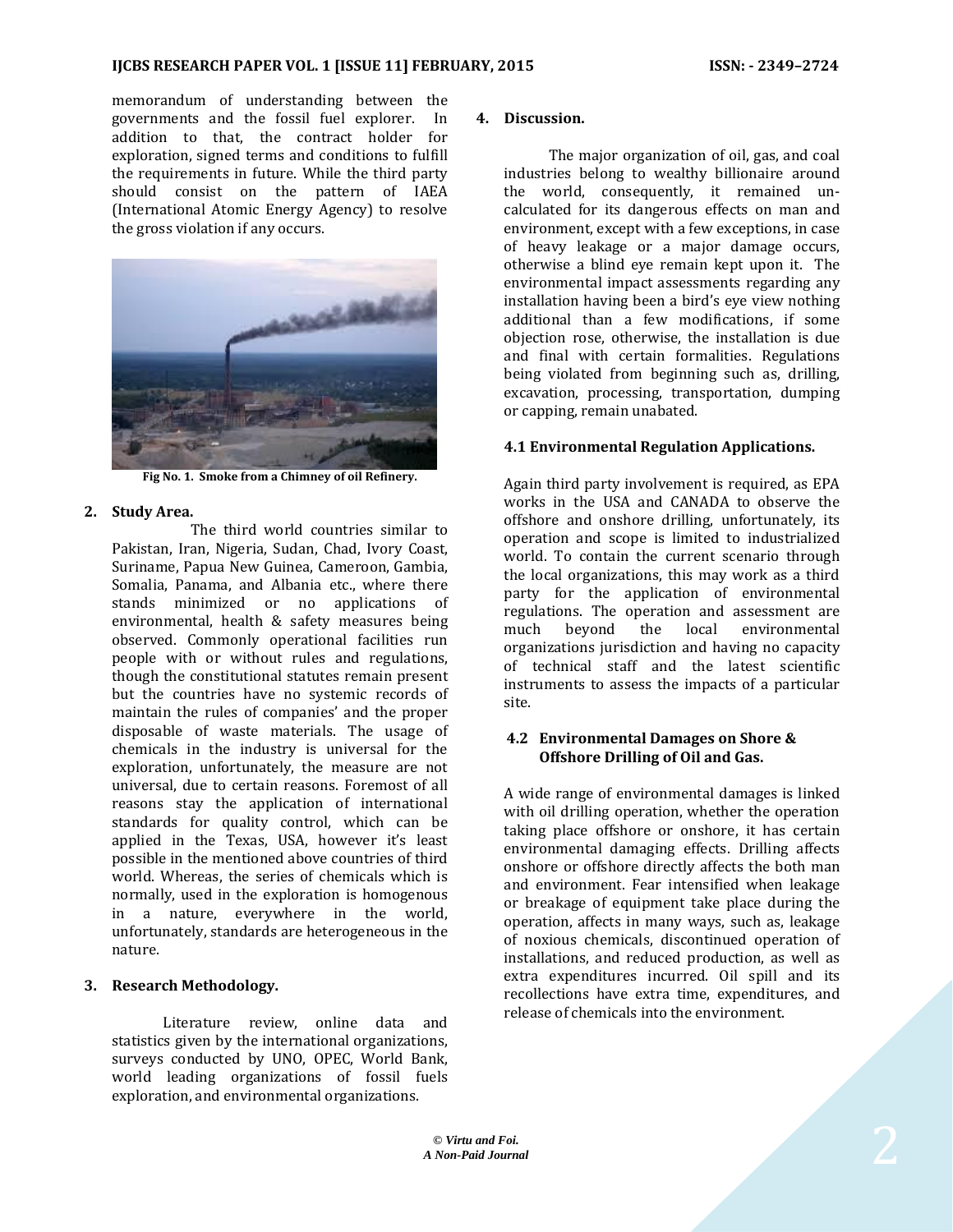

**Fig No: 2. Countless utility of Chemical drums in oil industry**.

## **4.3 Kickback and Commissions System.**

 It has been observed that the kickbacks and commissions are widely practiced in the fossil fuel industry, the practice underway from top to bottom level and even the operation site. The local influential blackmailing for the lower appointments, extortion of money, fuel for personal vehicles and selling in the market.

#### **4.4 Violation of Labor Laws in Appointments and Removal.**

It's quite sure that all key posts of administrative staff, technical staff, i.e. engineering / Accounts / Auditing / Security Personals shall be compulsorily appointed from the Ministry of Petroleum production / OGDL / Natural Resources Institutions of Federal Government.

While, the lower staff shall be appointed from the operation sites, contract obtaining organizations violate rules from the day one, as it is already decided for non-technical jobs the people shall be appointed, instead of that even peon / security personals / clerical staff / laundry / kitchen and other supplies has to appointed from other provinces through Islamabad, subsequently local population demonstrate against the violation, unfortunately, none to pay attention to these people. Example: Badin Oil Field, Sindh, Qadirpur Gas Field, Ghotki Sindh, Bhit Gas Field Dadu Sindh, Sanghar Oil / Gas Fields, Sanghar, Sindh, Kandhkot Gas field, Jacobabad, Sindh.

#### **4.5 Inspection of Operational Sites.**

The system of inspection of the field areas is ageold and outdated, regarding the usage of chemicals, and its permissible level, disposal of hazardous waste, its transportation, and removal. No proper mechanism available except on the papers, on the time of contract allocation. Yearly visit of federal officers arraigned with complete protocol, staying at five star / four star hotels, simple tour arraigned to check the site, ultimately, sound and satisfactory report submitted to higher authorities. No third party directed to testify the submitted report as an independent inquiry.

## **4.6 Utility and consumption of Diverse Chemicals.**

In addition to that, maximum lethal chemicals being used in tons; none knows where the waste should be disposed off such as, Crystalline Silica, Methanol, Formaldehyde, Hydrofluoric Acid, Sulfur Hexafluoride, Benzene, Nitrogen Oxides, Sulfur Dioxide, Pet Coke, Polycyclic Aerometric Hydrocarbons, Mercury, and Radon etc. These chemicals have serious human health and environmental consequences, which last for the years; even there effects were seen in the subsequent generations. These issues are solved just on the dining table, rather than inspecting scientifically through analyzing and monitoring.

#### **Chemicals and Effects Chart**

| S/N              | <b>Chemical</b>                                             | Cause                                                                                                                                                                                                                 |
|------------------|-------------------------------------------------------------|-----------------------------------------------------------------------------------------------------------------------------------------------------------------------------------------------------------------------|
| 1.               | Crystalline Silica                                          | <b>Silicosis</b>                                                                                                                                                                                                      |
| $\overline{2}$ . | Methanol                                                    | Stomach<br>Eve<br>&<br>problems.                                                                                                                                                                                      |
| 3.               | Formaldehyde                                                | Carcinogen                                                                                                                                                                                                            |
| 4.               | Hydrofluoric Acid                                           | <b>Bone</b><br>Tissue<br>&<br>damage.                                                                                                                                                                                 |
| 5.               | Sulfur Hexafluoride                                         | <b>Effects Brain</b>                                                                                                                                                                                                  |
| 6.               | Benzene                                                     | Bone Marrow, RBC<br>/ WBC Damage etc.                                                                                                                                                                                 |
| 7.               | Nitrogen Oxide                                              | <b>Cardiac Arrest</b>                                                                                                                                                                                                 |
| 8.               | Sulfur Dioxide                                              | Lungs Cancer                                                                                                                                                                                                          |
| 9.               | Pet Coke                                                    | Produces $5 - 10%$<br>Carbon.                                                                                                                                                                                         |
| 10.              | Polycyclic<br>Aerometric<br>Hydrocarbons. PAH.              | Gene<br>Mutation,<br>DNA.<br>Damages<br>Low Birth Weight,<br>Asthma,<br>Heart<br>Malformation.                                                                                                                        |
| 11.              | Mercury                                                     | Deafness.<br>Blindness.<br>Mental<br>Retardation,<br>affects<br>fertility,<br><b>Blood</b><br>Pressure<br>regulations,<br>Memory<br>loss.<br>Vision<br>Loss,<br>Tremors,<br><b>Numbness</b><br>$\alpha$ f<br>Fingers. |
| 12.              | Radon<br>Tahla No: 1, commonly used chemical in oil and Gas | Lungs Cancer.                                                                                                                                                                                                         |

**Table No: 1. commonly used chemical in oil and Gas industry throughout the world.**